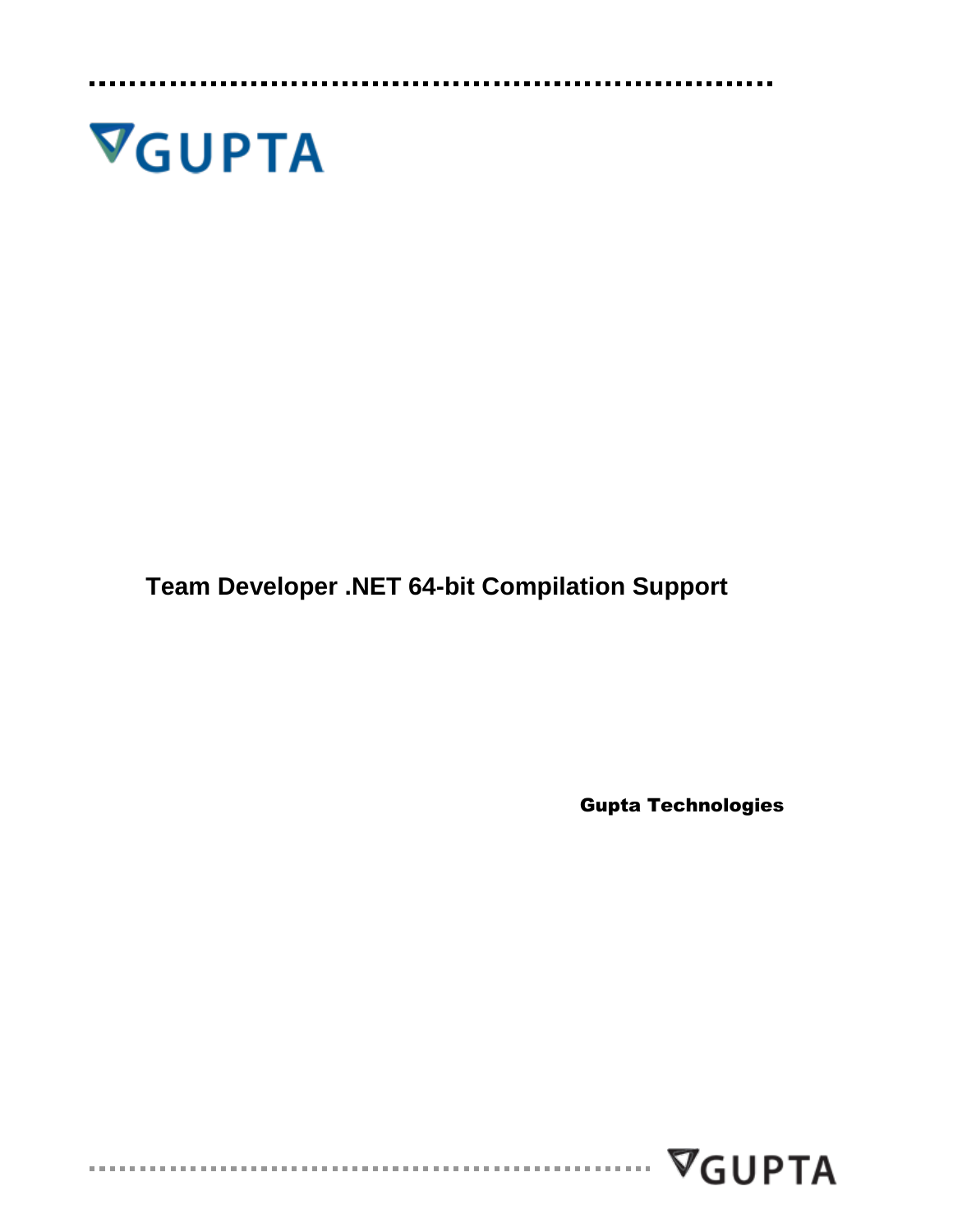### **Table of Contents**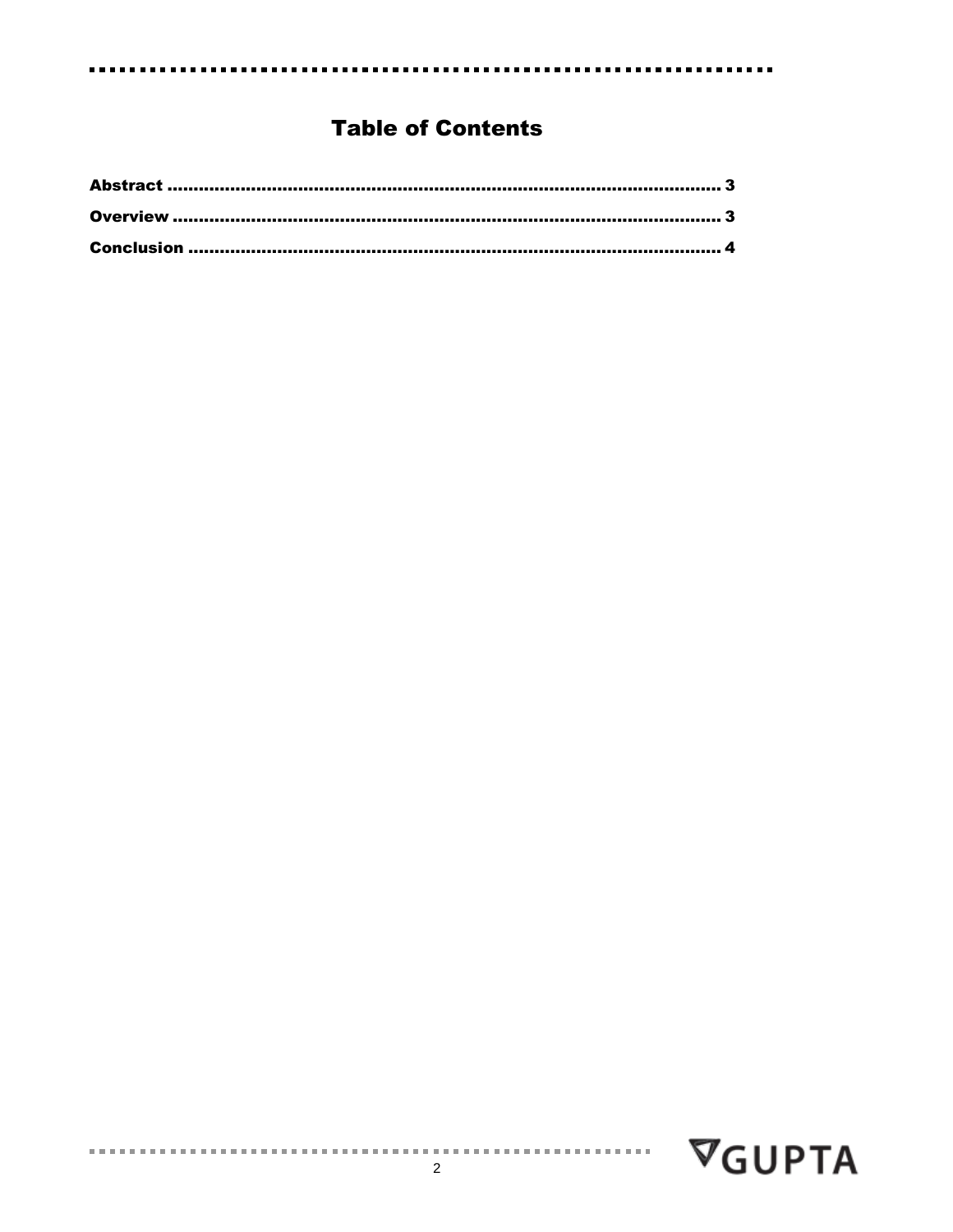## <span id="page-2-0"></span>**Abstract**

A new feature has been added to Team Developer .NET to give the option of specifying the "bitness" of the outputted file (EXE or DLL).

## <span id="page-2-1"></span>**Overview**

With the advent of 64 bit Operating Systems, it now becomes possible to run native 64 bit applications. However, until now TD has always compiled its .NET applications as 32 bit, meaning they will always run as 32 bit even if running on a 64 bit OS. In the Project menu build settings dialog, there is now an "Advanced" button which will bring up a new Advanced Settings dialog box. In this dialog, the user can choose one of three values for the Target CPU:

- 32 bit: the application will always run as 32 bit, no matter the OS. On a 64bit OS, it will run within the 32 bit subsystem
- 64 bit: the application will always run as 64 bit and can only run on a 64 bit machine
- Auto: the application will decide what bitness to use at launch time, depending on the OS or, for DLLs, depending on the process loading it.

**Note**: **due to limitations in our debugger, we can only attach to and debug 32 bit processes and so, regardless of the Target CPU setting for your application, when you run it from the IDE it is always built as 32 bit.**

| <b>Advanced Settings</b>             |                                                                          |          |
|--------------------------------------|--------------------------------------------------------------------------|----------|
| .NET Version<br>$\odot$ .NET 2.0/3.5 | Treat external hWnds as errors                                           | .NET 4.0 |
| <b>Target CPU</b><br>32 bit          | 64 bit                                                                   | Auto     |
|                                      | ,,,,,,,,,,,,,,,,,,,,,,,,,,,,,,,,,,,,,<br>******************************* | Cancel   |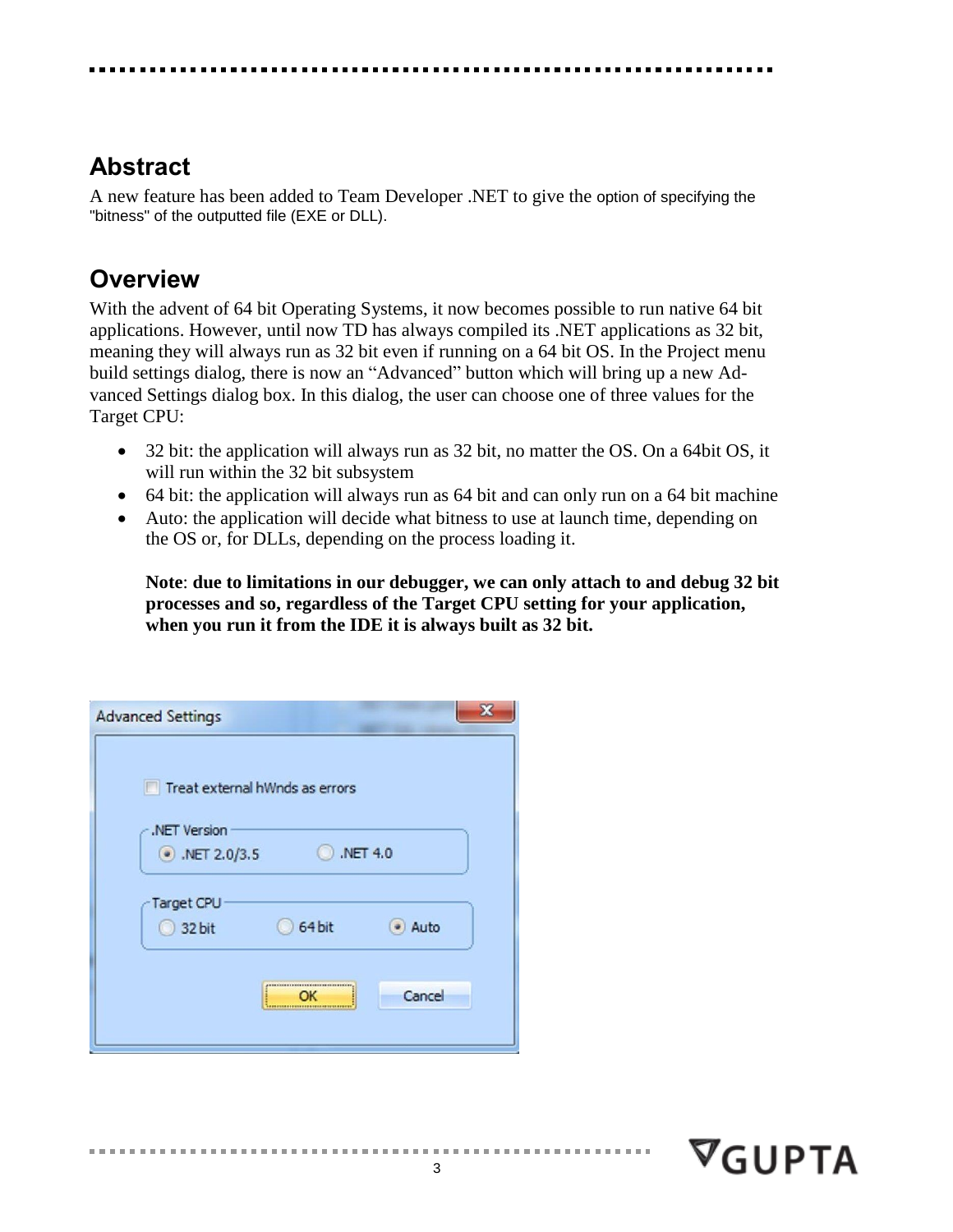There is also a new command-line argument to TD for specifying the target CPU when compiling from a DOS prompt. The syntax for the new flag is:

"-cpu:32bit", "-cpu:64bit" or "-cpu:auto".

### <span id="page-3-0"></span>**Conclusion**

This new feature, especially the 'Auto' setting, will be of great benefit for customers designing applications for both 32 and 64 bit operating systems.

4

. . . . . . . . . . . . .

 $\nabla$ GUPTA

 $\alpha$  is a set of  $\alpha$  in